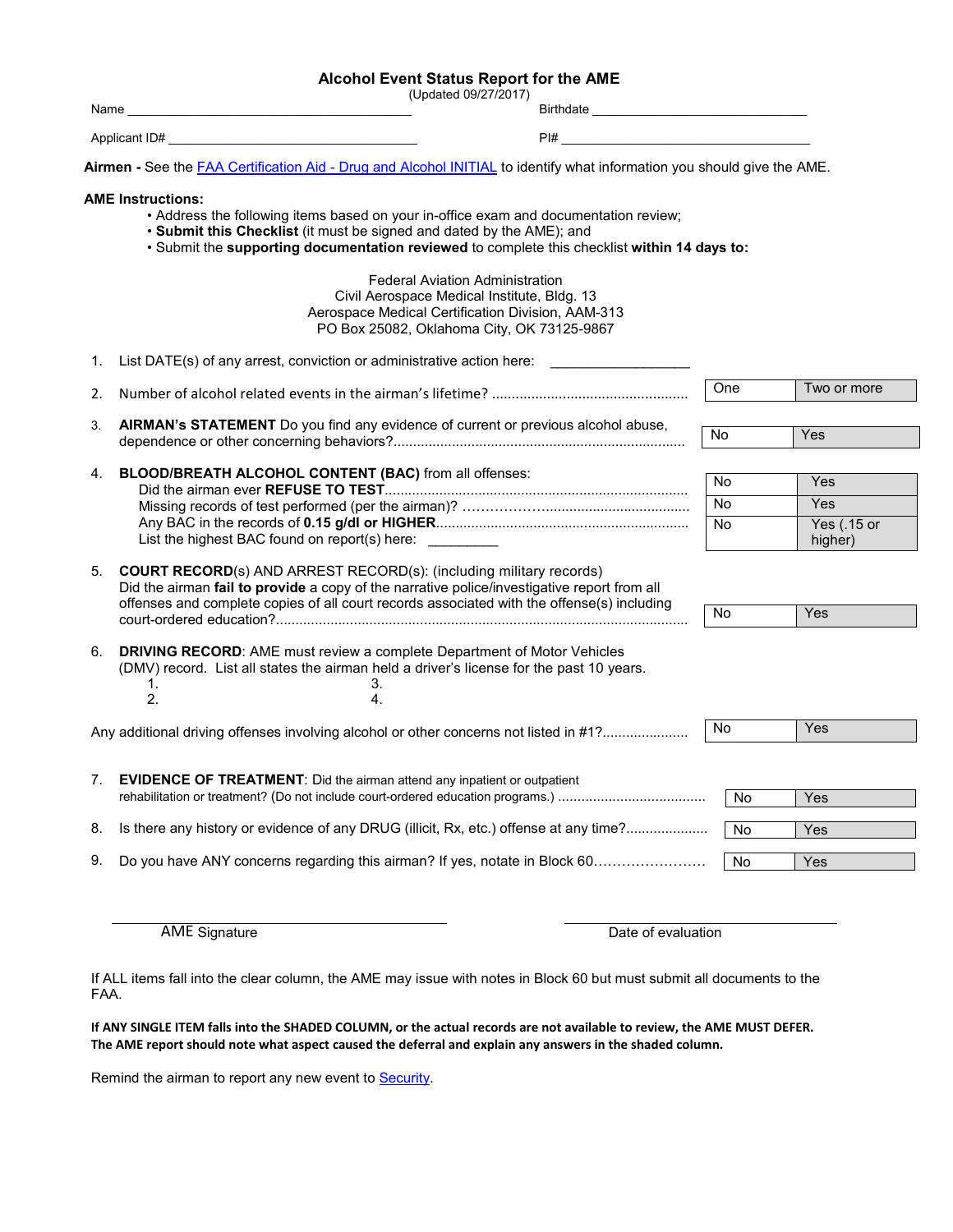| <b>DUI/ DWI /Alcohol Incidents</b>                                                                                                                                   |                                                                                                                                                                                                                                                                                                                                                                   |                                                                                                                                                                                                                     |  |  |  |
|----------------------------------------------------------------------------------------------------------------------------------------------------------------------|-------------------------------------------------------------------------------------------------------------------------------------------------------------------------------------------------------------------------------------------------------------------------------------------------------------------------------------------------------------------|---------------------------------------------------------------------------------------------------------------------------------------------------------------------------------------------------------------------|--|--|--|
|                                                                                                                                                                      | All Classes<br>(Updated 09/27/2017)                                                                                                                                                                                                                                                                                                                               |                                                                                                                                                                                                                     |  |  |  |
| <b>CONDITION</b>                                                                                                                                                     | <b>EVALUATION DATA</b>                                                                                                                                                                                                                                                                                                                                            | <b>DISPOSITION</b>                                                                                                                                                                                                  |  |  |  |
|                                                                                                                                                                      |                                                                                                                                                                                                                                                                                                                                                                   | <b>ISSUE</b>                                                                                                                                                                                                        |  |  |  |
| А.<br>History of alcohol related event(s)<br><b>OR</b><br>alcohol dependence<br>Previously reported to FAA and<br>written proof from the FAA that                    | The airman should bring his/her letter(s) from the<br>FAA (for this condition) for the AME to review.<br>The AME should review the letter and obtain<br>any additional history necessary from the<br>airman to verify no subsequent events have<br>occurred.                                                                                                      | Annotate Block 60 with<br>the mm/yyyy of the most<br>recent event and if there<br>have been no further<br>events or changes in<br>condition.                                                                        |  |  |  |
| monitoring is not required.                                                                                                                                          | If the airman is required to remain abstinent, the<br>AME, based on their clinical assessment, should<br>note in Block 60 if the airman is adhering to this<br>requirement.                                                                                                                                                                                       | If changes, consult with<br>AMCD/RFS or Defer                                                                                                                                                                       |  |  |  |
|                                                                                                                                                                      |                                                                                                                                                                                                                                                                                                                                                                   | <b>ISSUE</b>                                                                                                                                                                                                        |  |  |  |
| В.<br>Single event<br>5 or more vears ago<br>with Blood Alcohol Content (BAC)<br>less than 0.15                                                                      | The AME should gather information regarding<br>the incident including date, events surrounding<br>the incident, history of other events, or any prior<br>treatment programs (it is highly recommended<br>that the AME obtain all items on the AIRMAN<br>Drug and Alcohol Personal Statement.                                                                      | Summarize this history,<br>annotate Block 60<br>including date<br>(mm/yyyy) of the<br>offense.                                                                                                                      |  |  |  |
|                                                                                                                                                                      | If AME determines, through exam and interview,<br>there is no current or historical evidence of a<br>substance abuse or dependence problem.                                                                                                                                                                                                                       | Submit Airman Drug and<br><b>Alcohol Personal</b><br>Statement and copy of<br>BAC (if available) to the<br>FAA for retention in the file.                                                                           |  |  |  |
| C.<br>Single event<br>less than 5 years ago<br>OR.<br>Single event at any time with<br><b>Unknown BAC,</b><br><b>Refused BAC/breathalyzer or</b><br>BAC .15 or above | The AME must complete the <b>Alcohol Event</b><br>Status Report for the AME OR write a summary<br>report that includes all of the items on the Alcohol<br>Event Status Report.<br>If the single event was 10 or more years ago,<br>the BAC or court records are unavailable, and<br>the AME has no concerns, call AMCD at 405-<br>954-4821 or the RFS to discuss. | Follow the instructions on<br>the <b>Alcohol Event Status</b><br>Report for the AME.<br>Submit the information to<br>the FAA for review.<br>Follow up Issuance will<br>be per the airman's<br>authorization letter. |  |  |  |
| D.                                                                                                                                                                   |                                                                                                                                                                                                                                                                                                                                                                   | <b>DEFER</b>                                                                                                                                                                                                        |  |  |  |
| Two or more events in the<br>airman's lifetime<br>0r<br>History of dependence or<br>substance use disorder                                                           | Submit the following for FAA review:<br>Airman's personal statement<br>u<br>The Alcohol Event Status Report for the<br>П.<br>AME along with the supporting information<br>used to review.<br>Additional information may be required after<br>review of this documentation.                                                                                        | Submit the information to<br>the FAA for review.<br>Follow up Issuance will be<br>per the airman's<br>authorization letter.                                                                                         |  |  |  |